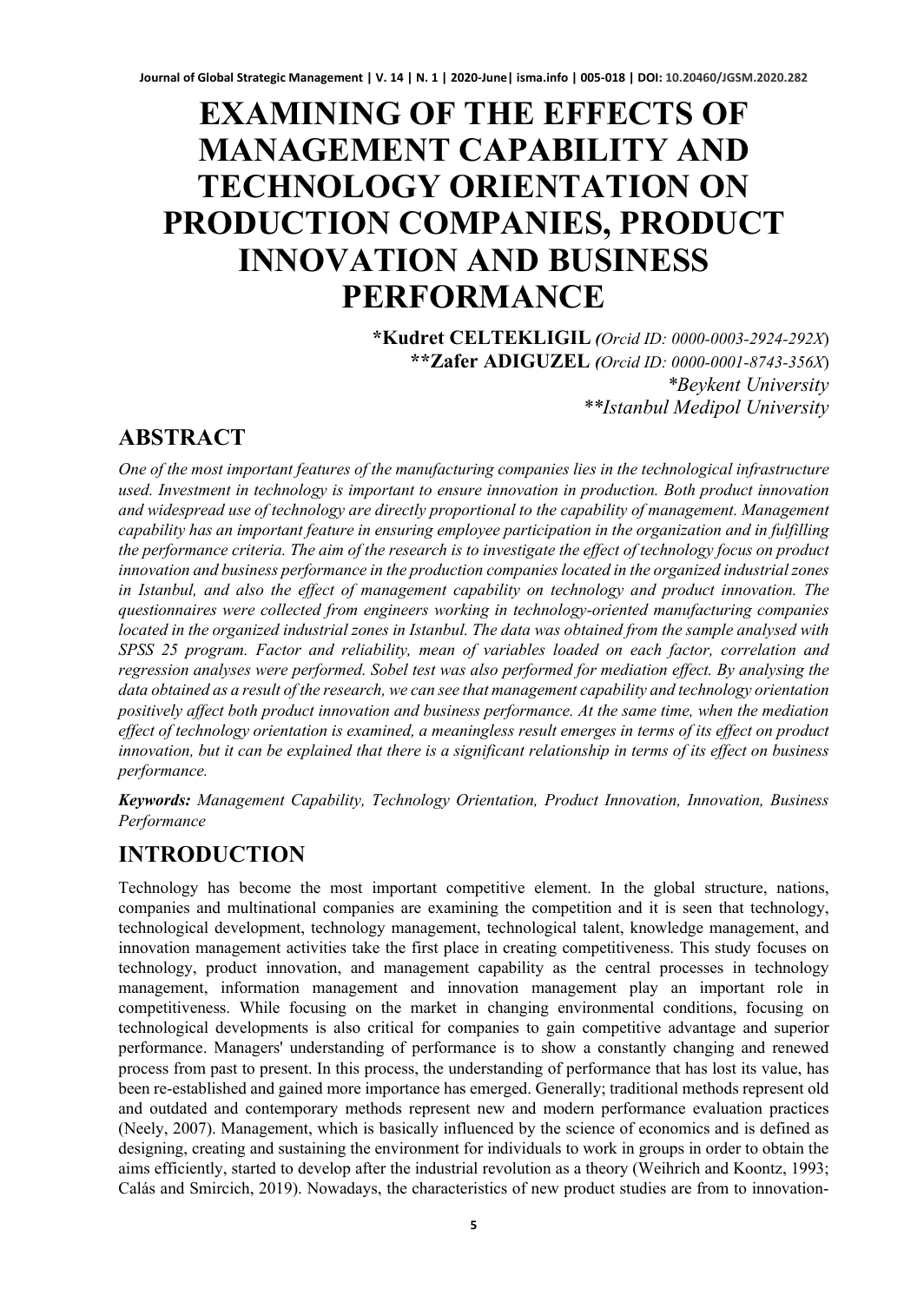based; from sequential linear model to dynamic model based on close interaction with technological developments and market changes; from single discipline to interdisciplinary studies; from product features to creating value for the customer (Fritsch and Meschede, 2001). In the 2000s, the rate of change in technology and market increased significantly. The innovative product development capabilities and capacities of the enterprises have become the focal point of success in an intense competitive environment (Baxter, 2018). For this reason, management capability has an important place in order to make technology orientation effective both in performance and innovation (Unsal and Cetindamar, 2015). However, the main reason why companies attach importance to product innovation; Intense and difficult competition in the market, numerous market segments, rapid technology change. In addition, customer needs change and equalize, the life of the products is gradually shortening, and the need for new products is constantly increasing to meet customer expectations and wishes. In other words, this type of innovation is directly related to customer expectations and demands and results from the changes made by the companies in the products they offer to the market (Johne, 2018). Successful management capability, the desired level of technology orientation, the contribution of business units or employees to the objectives of the business in which they are located can be demonstrated by directly determining the performance of the unit or employees (Grady, 1991). It is important to measure the performance of businesses in order to identify the sectors in which they operate, to find possible differences by comparing and to improve the quality of internal and external activities (Bilgen, 2001). The aim of this research is to investigate the relationship between management capability, technology orientation, product innovation and business performance.

# **LITERATURE REVIEW Management Capability**

According to Selznick (2011), capabilities are the distinctive elements of the enterprise that have the potential to drive the firm forward. Capabilities are positioned as a source of strategic competition. Prahalad and Hamel (1990) stated that all kinds of knowledge, mastery, experience and cultural codes are transformed into technical processes in businesses, and they are expressed as a product of sharing-based learning capabilities, creating a non-repeatable competitive power by transforming into basic businessspecific skills. The management capability of the top management of organizations is considered as one of the important elements that can lead the organizations to success in their activities (Mithas et al. 2011). One of the main reasons for this is that senior executives, who have the capability to manage, create a sustainable organization by applying their skills on how organizations should be managed and controlled in terms of organization (Rothaermel and Deeds, 2006). In this way, organizations have a manageable structure. It is very important to adopt all efforts at the management level in order to create and manage an organizational structure based on capabilities (Yavuz and Zehir, 2014). On the other hand, management capability can be defined as the implementation of integrated strategies or systems designed to recruit, develop and retain people with the skills and attitudes necessary to meet existing and future organizational needs. It can be stated that a closer examination of this definition reveals an understanding that capability management has become synonymous with human resources functions such as workforce planning, recruitment, learning, development and retention as an expression and concept (Abraham, 2011). The research model examines the effects of management capability on technology orientation, product innovation and business performance.

# **Technology Orientation**

The fact that technological superiority is the determining factor in today's consumers' product and service preferences has brought the concept of technology orientation to a central point in the long-term success of companies and has been seen as one of the most important strategic orientations (Zhou et al. 2005). While companies are trying to update and strengthen their technology bases to increase their competitive advantages due to the rapid spread of new technologies, they also face significant resistance to adopting the innovations brought by these new technologies within the company (Zhou and Li, 2007). Technology orientation enables a company in order to develop more innovative and superior products. Gatignon and Xuereb (1997) indicated that companies can proactively gain superiority in creating new product ideas, developing new technologies, integrating new technologies and using advanced technologies in new product development (Gatignon and Xuereb, 1997). In order to be successful in technology orientation, the experiences and capability of management and employees are important (Im et al. 2016). Especially the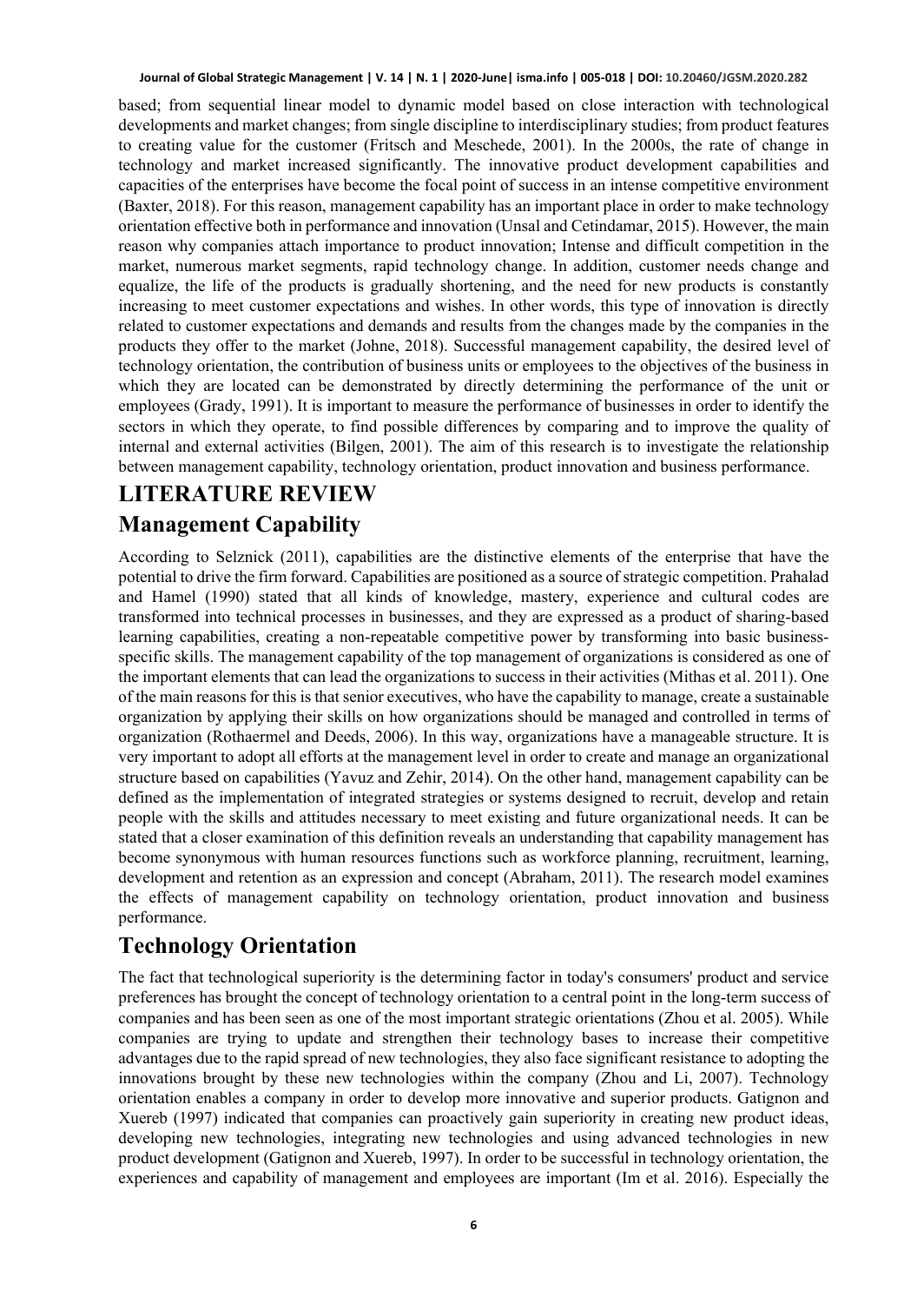creative capability of management can have a positive effect on technology orientation. For this reason, technology-based advantages give the company a great competitive advantage that cannot be easily imitated by its rivals. These competitive advantages and internal processes developed through technology orientation will positively affect the overall performance of the company, leading to more satisfied customers, superior performance and higher operating income (Rajala and Westerlund, 2012). On the other hand, from resource dependence view, firms leaded by technology orientation collect rich technological knowledge through the collection of up-to-date technological information, which could be used to form a new technological solution in order to meet new market demand (Saqib et al. 2018). In the given theoretical context, the following hypotheses have been tested;

*H1: Management capability has a positive effect on technology orientation*

*H6: There is a mediation variable positive effect of technology orientation on the relationship between management capability and product innovation*

*H7: There is a mediation variable positive effect of technology orientation on the relationship between management capability and business performance*

#### **Product Innovation**

Product innovation is to launch a new product or to develop new outputs by developing new products (Johne, 2018). The meaning of the new concept here refers to being new for business, consumer, user, manufacturer, distributor and product technology and for their combination. Successful product innovation includes four elements. These include: (1) combining market needs and technological potential (2) incorporating creative solutions produced into problems (3) managing the process well and (4) deciding to engage in this issue (Dougherty, 2017; Dunne and Dougherty, 2016). Product innovation is a progression that increases the life expectancy and competition value of a new product or service or an existing product or service (Jajja et al. 2017). In this regard, Product innovation is one of the key business processes that transform the needs and opportunities around the enterprise into satisfied needs and occasions (Zehir et al. 2017). Product innovation is basically an important process for developing products and services or for renewing them to create completely new products and services, and for securing the future of the enterprise (De Massis et al. 2015). Product innovation is associated with a new product or service, or an existing product or it is an improvement that increases service life and competitive value (Estrada et al. 2016). Furthermore, risk taking is the intentness of an entrepreneurial firm to invest in or engage in an initiative or project that can be rather vague or unknown, such as engaging in courageous actions such as entering new markets. This means that the firm is afraid to move away from routine, riskless, reputable activities and want to enter the unknown. On the other hand, proactivity is defined as acting with the expectation of future problems, needs or changes (Wujiabudula and Zehir, 2016). It represents the company's vision in search of new opportunities, anticipating future demands and needs in the market, including the introduction of new products or services in front of rivals (Aloulou, 2019). In the given theoretical context, the following hypotheses have been tested;

*H2: Management capability has a positive effect on product innovation*

*H4: Technology orientation has a positive effect on product innovation*

### **Business Performance**

While organizations continue their lives in today's conditions where change is inevitable, their capability to cope with their competitors and maintain this competition depends on their desired and required performance. Business performance is "the fulfilment and completion of a particular job (Chiu, 2005). Business performance means taking into consideration the quantity, quality, time and cost effectiveness of a job (Zehir and Hemedan, 2020). Employees' performance is determined by their personal characteristics and capabilities within the organization, the desire to succeed in their work, the capability of management to mobilize this desire and the working environment provided (Smith and Goddard, 2002). One of the most important reasons for looking at the performance of the institutions is that the stakeholders investing in the institution want to be informed about how much earnings they have as a result of the capital they invest. In order for organizations to achieve their goals and objectives, business owners determine the decisions they need to take about the steps to be taken by following the performance. The other important factor in the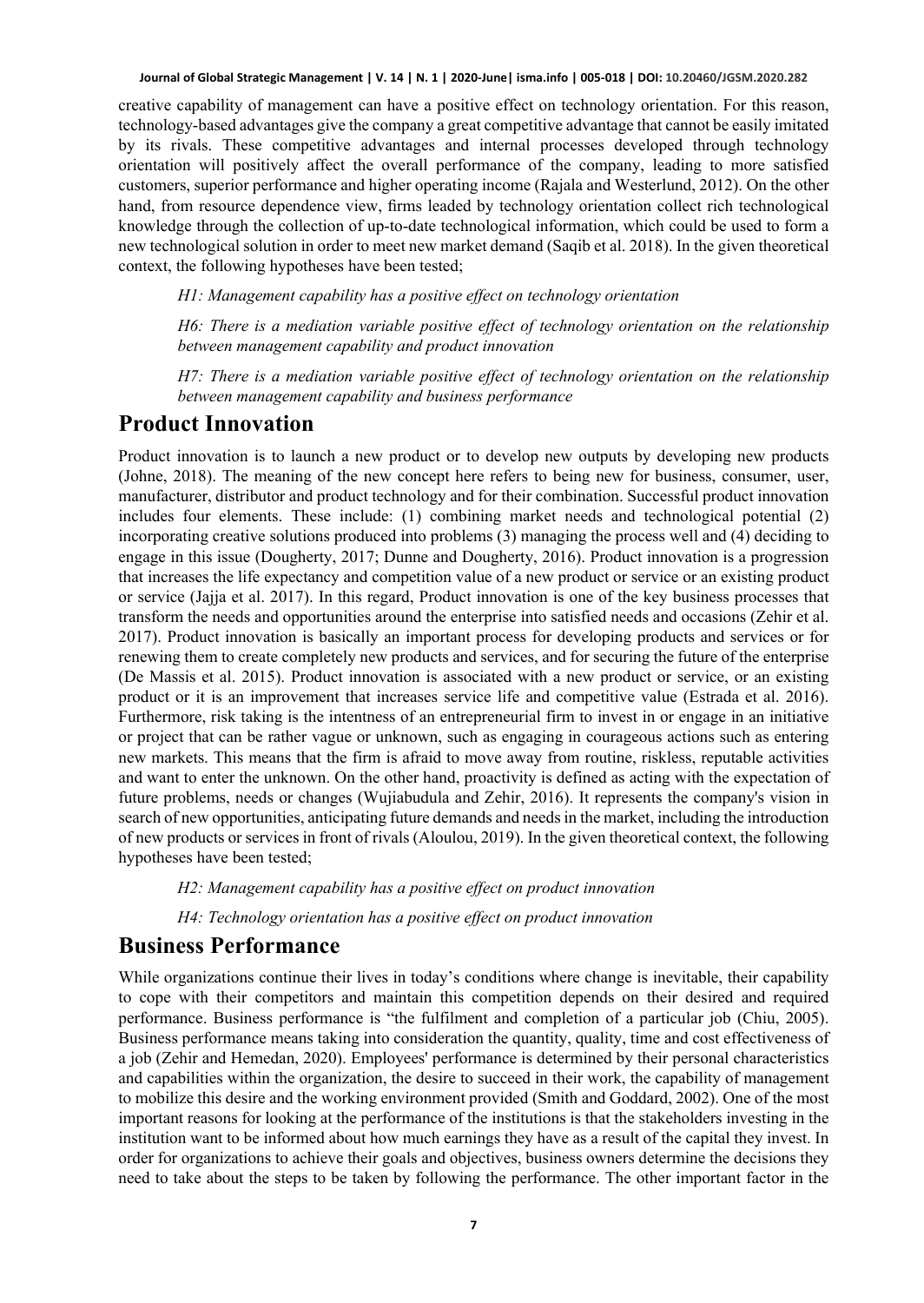performance measurement is that those who want to invest make decisions by looking at the financial and productivity reports of the enterprises (Prajogo, 2016). The performance is important for the management and the performance data of the previous years is important for the future decisions. In terms of employees, the increase in the wages they receive for their labour and the premium system are directly proportional to how good the organization's performance is. Therefore, they follow the outputs of the employees regarding the performance of the organization. At the same time, in non-profit organizations, they pay attention to their performance in order to continue their activities. In 2003, Behn found eight important concepts for performance measurement: (1) assess; (2) power; (3) finances; (4); (5) promote; (6) praise; (7) memorize; and (8) development (Behn, 2003). Organizations give importance to performance criteria in order to be in a better position against competitors in the future. Stakeholders who want to have information about organizations are looking at financial reports. In addition to financial reports, they can also look at market performance to see if the business is sustainable in the long run (Lee et al. 2015). In the given theoretical context, the following hypotheses have been tested;

*H3: Management capability has a positive effect on business performance*

*H5: Technology orientation has a positive effect on business performance*

#### **Research Framework**

Based on the literature review, Independent Variable (IV); Management Capability, Mediation Variable (MV); Technology Orientation, Dependent Variables (DV); Product Innovation and Business Performance. In this study, the data were analysed to determine the relationship between statistical concepts due to a quantitative approach. Generally, we use the independent variable or independent variables to try the effect on the dependent variable in a quantitative research test (Thomas et al. 2015).



**Figure 1.** Research Model

### **METHODOLOGY**

The aim of this research is to investigate the effect of technology orientation on product innovation and business performance in the technology-oriented manufacturing companies located in the organized industrial zones in Istanbul and to investigate the effect of management capability on technology and product innovation. The questionnaires were collected from engineers working in technology-oriented manufacturing companies. SPSS 25 program was used to analyse the data obtained from the sample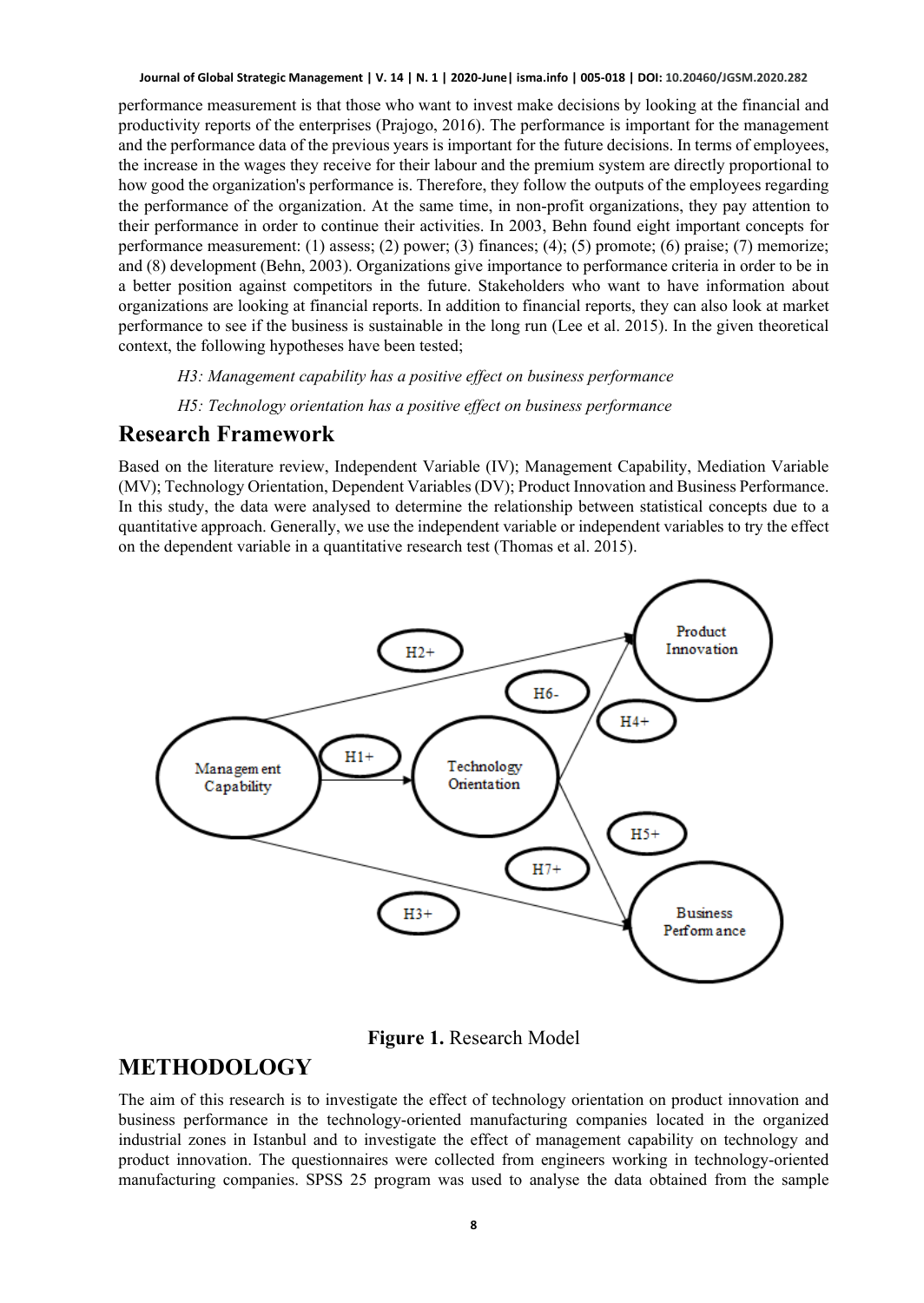population with the survey application. Factor and reliability, mean of variables loaded on each factor, correlation and regression analyses were performed. Sobel test was also performed for mediation effect. The questionnaire consists of four variables. In the first part of the questionnaire, demographic information and job-related information of the individuals are given. In the second part of the questionnaire, there are questions by representing 4 variables.

### **Research Goal**

The main purpose of this research is to obtain data on the effects of management capability and technology orientation on business performance and product innovation, and to examine these data with scientific research methods to reach meaningful scientific results.

# **Measurement Tools (Scales)**

The management capability scale was obtained from the scales in the studies conducted by Schilke and Goerzen (2010) and Simonin (1997). Technology orientation scale was obtained from the scale in the studies conducted by Atuahene-Gima and Ko (2001), Venkatraman (1989), Zhou et al. (2005). 5-point Likert scale was used, ranging from "strongly disagree" to "strongly agree". Product innovation scale was obtained from the scale in the studies conducted by Jajja et al. (2017), Fynes et al. (2015), Jean et al. (2014), Business performance scale was obtained from the scale in the studies conducted by Li et al. (2006), Martínez Sánchez and Pérez Pérez (2005), Yang et al. (2011), Kannan and Tan (2002).

# **Sampling**

It has been applied to 310 white collar (engineers) employees working in different departments of companies. 310 people are sufficient for population size and 5% significance level (Yazıcıoğlu and Erdogan, 2004). 202 (73%) males and 108 (27%) females have answered the questionnaire. 108 (37%) of the participants were in the 17-27 age group; 159 (49.7%) are in the 28-40 age group. The number of managers over the age of 31 was 53 (13.3%). 230 (74%) of the respondents were university graduates; 80 (26%) have master's degree. The level of achievement of the goals determined by the employees individually; 24 participants stated that they achieved their targets as "Very Low", 47 participants stated that they were Low ", 107 participants stated that they were "Medium", 96 participants stated that they were "High", 36 participants stated that they were "Very High".

### **Analyses**

KMO test and Bartlett sphericity test were applied to determine the suitability of the data set for factor analysis. If the KMO value is .921 and the Bartlett test is  $\alpha = 0.00$ , the sample size is considered appropriate and sufficient for factor analysis.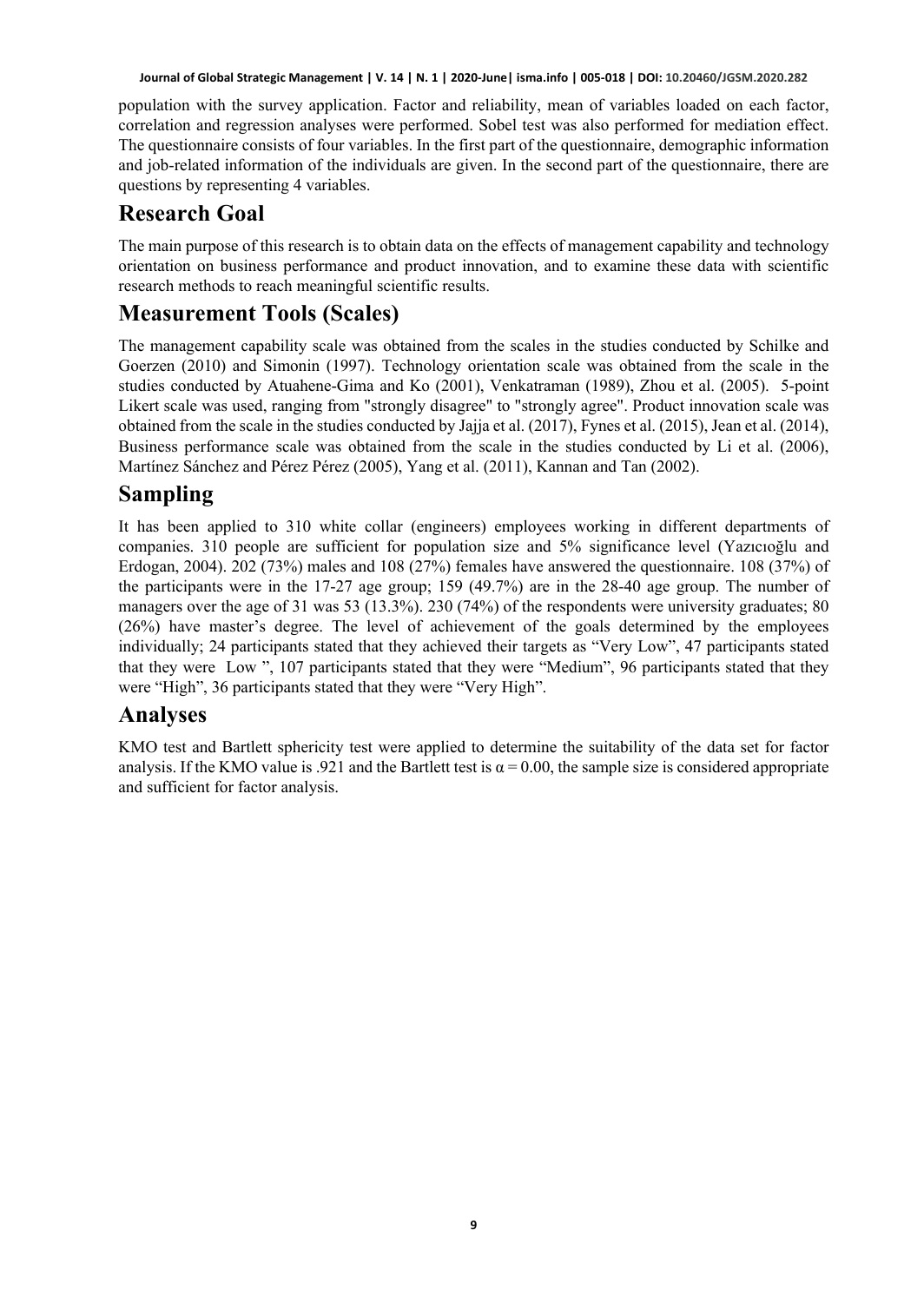### **Journal of Global Strategic Management | V. 14 | N. 1 | 2020-June| isma.info | 005-018 | DOI: 10.20460/JGSM.2020.282** Table 1. Rotated Component Matrix<sup>a</sup>

| Rotated Component Matrix <sup>a</sup>                                                                                        |              |      |      |                |  |  |
|------------------------------------------------------------------------------------------------------------------------------|--------------|------|------|----------------|--|--|
|                                                                                                                              | Component    |      |      |                |  |  |
|                                                                                                                              | $\mathbf{1}$ | 2    | 3    | $\overline{4}$ |  |  |
| MC4. Management presides the problems among the employees very well due to<br>differences in status within the organization. | .857         |      |      |                |  |  |
| MC3. Management manages the coordination of activities within the organization very<br>well.                                 | .794         |      |      |                |  |  |
| MC1. Management successfully performs process management within the organization.                                            | .752         |      |      |                |  |  |
| MC5. The decisions taken by the management following the competitors are quite<br>successful.                                | .697         |      |      |                |  |  |
| MC2. Management manages conflicts between employees very well.                                                               | .618         |      |      |                |  |  |
| PI3. Products should not be imitated.                                                                                        |              | .903 |      |                |  |  |
| PI2. We focus on customer orientation in new product development.                                                            |              | .882 |      |                |  |  |
| PI1. In the development of new products, attention is paid to be the first in the market.                                    |              | .852 |      |                |  |  |
| PI4. The importance of product innovation increases the size of the market.                                                  |              | .834 |      |                |  |  |
| PI5. The importance of product innovation creates value.                                                                     |              | .812 |      |                |  |  |
| BP6. The return rate of assets is quite good in the enterprise.                                                              |              |      | .857 |                |  |  |
| BP5. Overall profitability of the company is quite good.                                                                     |              |      | .794 |                |  |  |
| BP3. Brand equity of the company is quite good.                                                                              |              |      | .752 |                |  |  |
| BP2. Market share and growth rate of the company is quite good.                                                              |              |      | .725 |                |  |  |
| BP7. The income of the enterprise is quite good.                                                                             |              |      | .697 |                |  |  |
| BP1. The market share of the business is quite good.                                                                         |              |      | .658 |                |  |  |
| TO1. Information systems play an important role in decision-making.                                                          |              |      |      | .710           |  |  |
| TO4. We tend to utilize technologies to support our strategic planning.                                                      |              |      |      | .700           |  |  |
| TO2. We are actively using information systems with a focus on technology.                                                   |              |      |      | .698           |  |  |
| TO3. We conduct a comprehensive analysis.                                                                                    |              |      |      | .646           |  |  |
| Extraction Method: Principal Component Analysis.<br>Rotation Method: Varimax with Kaiser Normalization.                      |              |      |      |                |  |  |
| a. Rotation converged in 5 iterations.                                                                                       |              |      |      |                |  |  |

MC: Management Capability, TO: Technology orientation, PI: Product innovation, BP: Business performance

**Reliability Analysis;** reliability and validity of the scales should be investigated in order to give meaningful results to the scales used in the survey technique. Reliability is the consistency between independent measurements of the same thing. With the reliability analysis, it is aimed to determine the variables that do not share the common value to be measured with the scale and to increase the internal consistency of the scale by excluding these variables reliability analysis results are given in Table 2.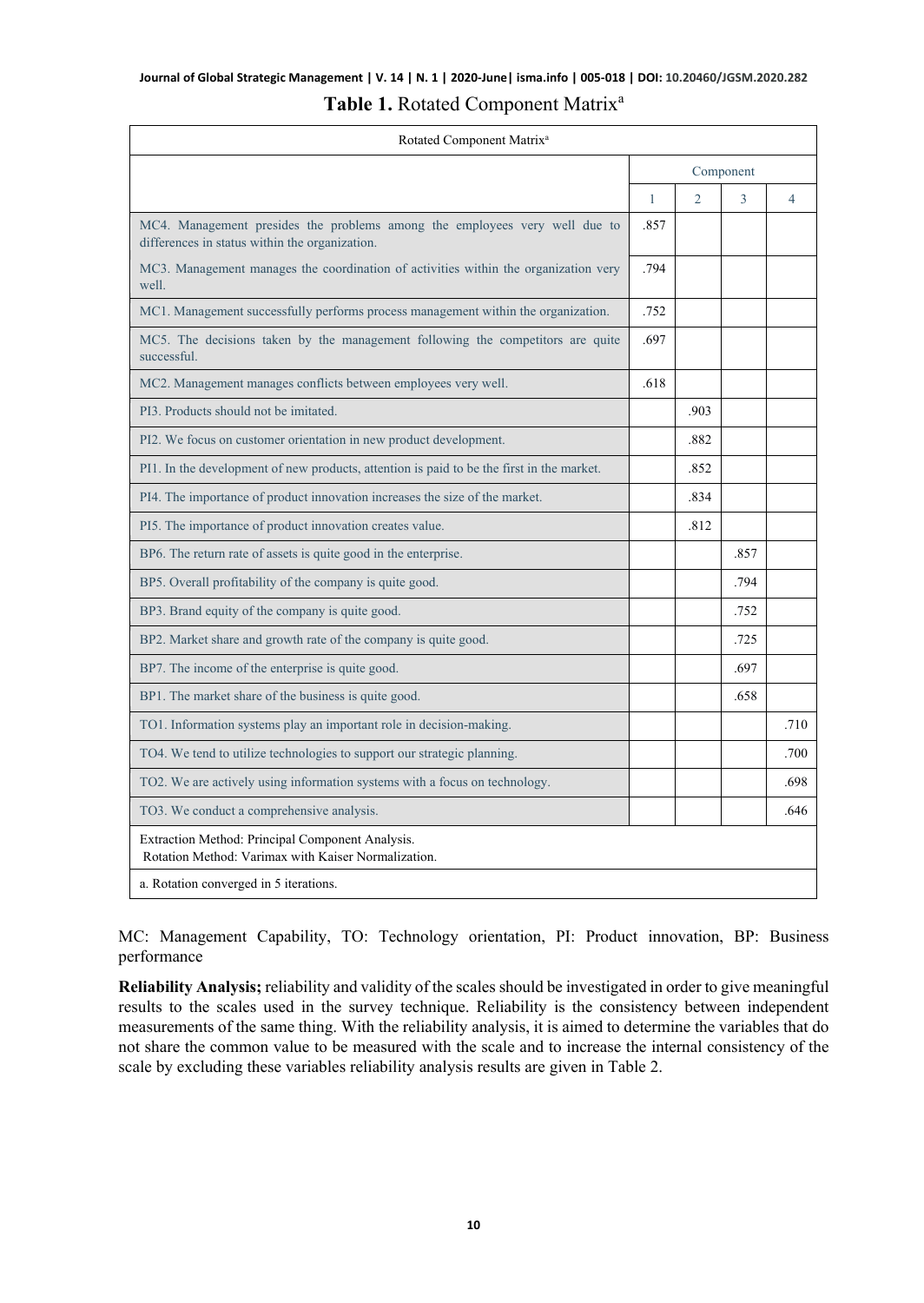| Variables                     | <b>Number of Questions</b> | Cronbach Alfa $(a)$ Values |
|-------------------------------|----------------------------|----------------------------|
| Management Capability         |                            | 857                        |
| <b>Technology Orientation</b> |                            | .783                       |
| Product Innovation            |                            | .928                       |
| Business Performance          |                            | 820                        |

**Table 2.** Reliability

**Correlation Analysis**; The correlation test provides an examination of the structure and amount of the relationship between the variables. The aim of the correlation test is; to determine in which direction the dependent variable (Y) changes when the independent variable (X) changes (Kalaycı, 2009: 115). The strength of a relationship is indicated by the amount of the relationship between the two variables, and this value is expressed as the correlation coefficient. Correlation coefficients (r) are between -1 and +1. If the correlation coefficient is 0, it means that there is no relationship between the variables, the correlation coefficient is +1.00 positive linear relationships, and the correlation coefficient -1.00 means that there is a negative linear relationship. Regardless of the sign of the correlation coefficient, the value being below 0.30 indicates a low, the value being between 0.30 and 0.69 indicates a medium, and a value of 0.70 and above indicates a high level of relationship. The statistical significance of the correlation requires hypothesis testing (Çokluk et al. 2012: 52).

| <b>Correlations</b>       |                                                              |             |            |            |                 |  |  |
|---------------------------|--------------------------------------------------------------|-------------|------------|------------|-----------------|--|--|
|                           |                                                              | Technology  | Management | Product    | <b>Business</b> |  |  |
|                           |                                                              | orientation | Capability | Innovation | performance     |  |  |
| Technology                | <b>Pearson Correlation</b>                                   |             | $.596**$   | $.259**$   | $.657**$        |  |  |
| orientation               | $Sig. (2-tailed)$                                            |             | 0.000      | 0.000      | 0.000           |  |  |
|                           | N                                                            | 310         | 310        | 310        | 310             |  |  |
| Management                | <b>Pearson Correlation</b>                                   | $.596**$    |            | $.429**$   | $.955***$       |  |  |
| Capability                | $Sig. (2-tailed)$                                            | 0.000       |            | 0.000      | 0.000           |  |  |
|                           | N                                                            | 310         | 310        | 310        | 310             |  |  |
| <b>Product Innovation</b> | Pearson Correlation                                          | $.259**$    | $.429**$   |            | $.391**$        |  |  |
|                           | $Sig. (2-tailed)$                                            | 0.000       | 0.000      |            | 0.000           |  |  |
|                           | N                                                            | 310         | 310        | 310        | 310             |  |  |
| Business performance      | Pearson Correlation                                          | $.657**$    | $.955***$  | $.391**$   |                 |  |  |
|                           | Sig. (2-tailed)                                              | 0.000       | 0.000      | 0.000      |                 |  |  |
|                           | N                                                            | 310         | 310        | 310        | 310             |  |  |
|                           | **. Correlation is significant at the 0.01 level (2-tailed). |             |            |            |                 |  |  |

|  | Table 3. Correlations |
|--|-----------------------|
|--|-----------------------|

In quantitative research, regression analysis was performed to test hypotheses; simple regression and multiple regression. The purpose of regression analysis; It is the analysis method used to examine the relationships between variables (Küçüksille, 2010: 199). According to Kalaycı (2008), regression analysis indicated that the relationship between one dependent variable and independent variable or more than one independent variable was explained by mathematical equation (Kalaycı, 2008).

**Table 4.** Regression Analysis Results of Impact of Independent Variables (IV) on Dependent Variables (DV)

| IV                            | DV                            | Standard B  | Sig. | <b>Adjusted R Square</b> | <b>F</b> Value |
|-------------------------------|-------------------------------|-------------|------|--------------------------|----------------|
| Management Capability         | <b>Technology Orientation</b> | $.596***$   | .000 | .353                     | 188.362        |
| Management Capability         | Product Innovation            | $.429***$   | .000 | .181                     | 76.921         |
| Management Capability         | Business Performance          | $.955***$   | .000 | .912                     | 3576.169       |
| <b>Technology Orientation</b> | Product Innovation            | $.259***$   | .000 | .065                     | 24.668         |
| <b>Technology Orientation</b> | Business Performance          | $.657***$   | .000 | .430                     | 259.577        |
| *: $p<0.05$                   | **:p< $0.01$                  | ***:p<0.001 |      |                          |                |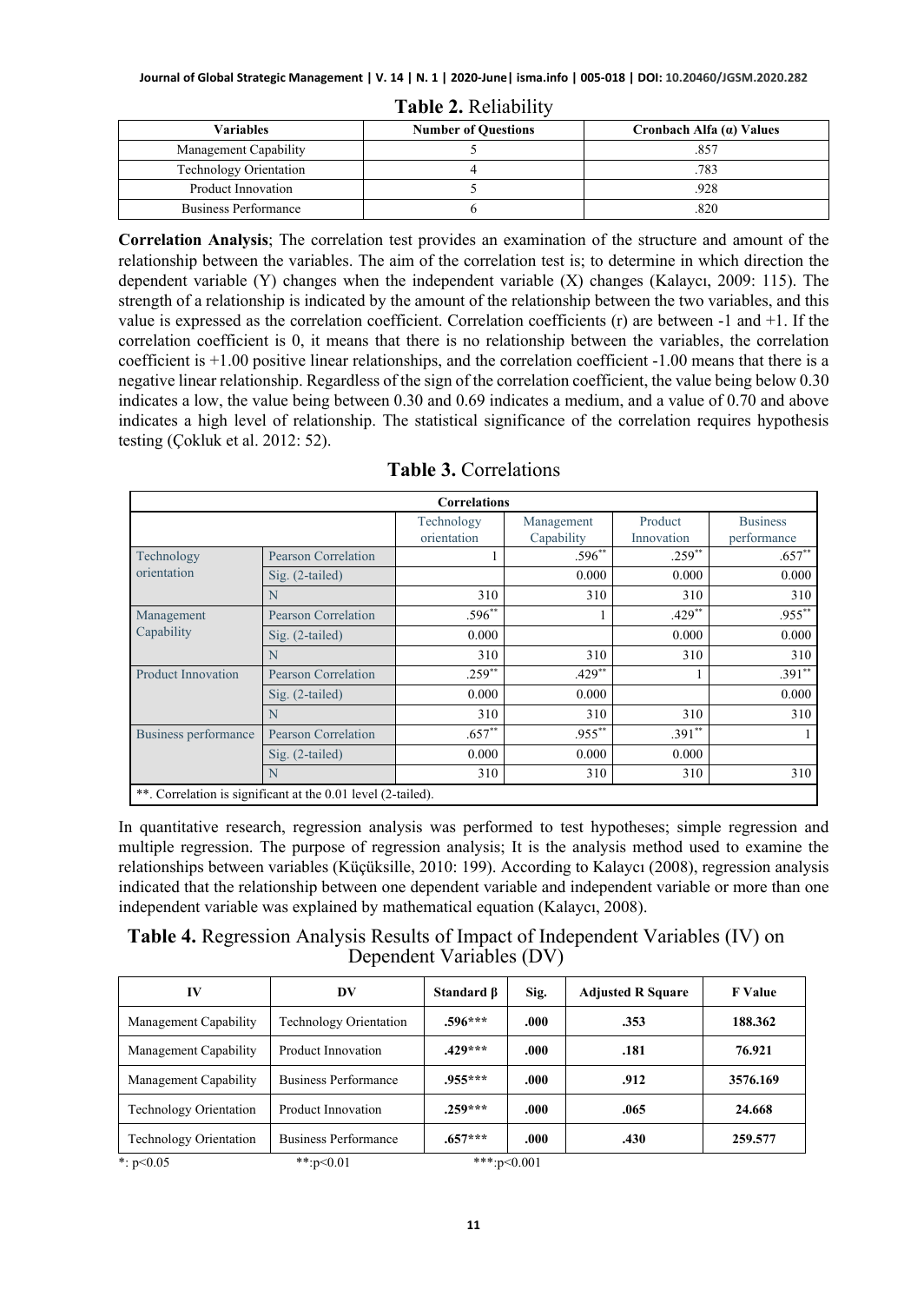Regression analysis is used to estimate the value of dependent variable which is difficult to obtain with the help of independent variables. To find out if the hypotheses are supported sig. value. If the values are appropriate, hypotheses are tested.

| <b>Hypotheses</b>                                                                 | <b>Supported</b><br><b>Unsupported</b> | Significance<br>Level (Sig.) |
|-----------------------------------------------------------------------------------|----------------------------------------|------------------------------|
| <b>H1</b> : Management capability has a positive effect on technology orientation | <b>Supported</b>                       | P < 0.001                    |
| <b>H2</b> : Management capability has a positive effect on product innovation     | <b>Supported</b>                       | P < 0.001                    |
| <b>H3</b> : Management capability has a positive effect on business performance   | <b>Supported</b>                       | P < 0.001                    |
| <b>H4</b> : Technology orientation has a positive effect on product innovation    | <b>Supported</b>                       | P < 0.001                    |
| <b>H5</b> : Technology orientation has a positive effect on business performance  | <b>Supported</b>                       | P < 0.001                    |

#### **Table 5.** Hypotheses

As a result of regression analysis, it is seen in Table 5 that independent variables have an effect on dependent variables and hypotheses are supported. Regression analysis was done for the analysis of mediator variable effect and the results are shown in table 6.

|            | IV                          | DV                          | Standard $\beta$ | Sig. | Adjusted<br><b>R</b> Square | <b>F</b> Value |
|------------|-----------------------------|-----------------------------|------------------|------|-----------------------------|----------------|
| Regression | Management Capability (IV)  | Product Innovation          | $.425***$        | .000 | .181                        | 76.921         |
|            | Technology Orientation (MV) |                             | .006             | .919 | .179                        | 38.355         |
|            | Management Capability (IV)  |                             | $.874***$        | .000 | .912                        | 3576.169       |
| Regression | Technology Orientation (MV) | <b>Business Performance</b> | $.136***$        | .000 | .924                        | 2090.676       |
|            | *: $p<0.05$                 | **: $p<0.01$                |                  |      | $***:p<0.001$               |                |

**Table 6.** The Effect of the Mediation Variable (MV)

In the analysis of the mediating variable effect, the hypothesis 6 was rejected. The reason for this was that the variable effect of the technology orientation mediation was meaningless. The hypothesis 7 was supported by analysis and the technology orientation mediation variable effect was found to be significant. We can also analyze the mediation variable effect with the Sobel test. The Sobel test includes the ratio of the product of coefficient estimates a and b to the standard error of that product. Many formulas have been proposed to estimate this standard error; however, differences often have insignificant effects on test results (MacKinnon et al. 2002; Preacher and Hayes, 2004). The coefficient A denotes the path between the independent variable and the mediating variable, Sa denotes the standard error of this path (coefficient), the coefficient b denotes the path between the mediating variable and the dependent variable, Sb denotes the standard error of this path. As a result of the calculation, Z value of mediation effect is obtained. This value is used to assess whether the mediating effect is statistically significant using the probabilities corresponding to the standard normal distribution.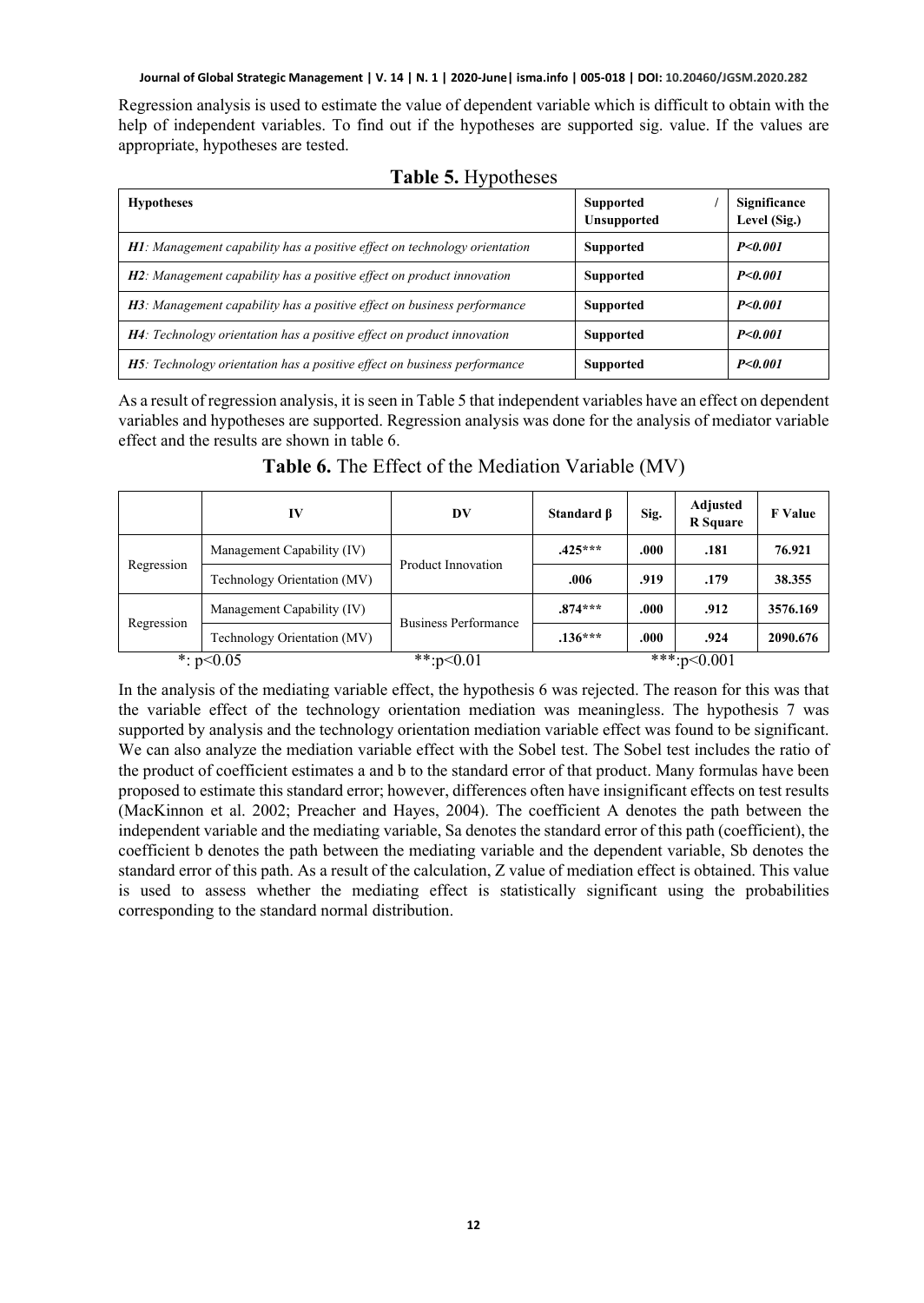|                  | relationship between management capability and product innovation;       |    |        | Sobel / Aroian / Goodman Analysis; Determine whether the technology orientation mediation variable has an effect on the |                                                                                                                           |             |            |
|------------------|--------------------------------------------------------------------------|----|--------|-------------------------------------------------------------------------------------------------------------------------|---------------------------------------------------------------------------------------------------------------------------|-------------|------------|
| <b>Variables</b> |                                                                          |    | Input: |                                                                                                                         | <b>Test statistic:</b>                                                                                                    | Std. Error: | p-value:   |
| IV               | Management<br>Capability                                                 | a  | 0.572  | Sobel test:                                                                                                             | 0.10526001                                                                                                                | 0.05434162  | 0.91616949 |
| <b>MV</b>        | Technology<br>Orientation                                                | h  | 0.010  | Aroian test:                                                                                                            | 0.10497742                                                                                                                | 0.05448791  | 0.91639373 |
|                  |                                                                          | Sa | 0.042  | Goodman test:                                                                                                           | 0.1055449                                                                                                                 | 0.05419494  | 0.91594344 |
| DV               | Product<br>Innovation                                                    | Sb | 0.095  |                                                                                                                         |                                                                                                                           |             |            |
|                  |                                                                          |    |        |                                                                                                                         | We can explain that there is an effect of the mediation variable between the variables because p value is less than 0.05. |             |            |
|                  |                                                                          |    |        |                                                                                                                         |                                                                                                                           |             |            |
|                  | the relationship between management capability and business performance; |    |        |                                                                                                                         | Sobel / Aroian / Goodman Analysis; Determining whether the technology orientation mediation variable has an effect on     |             |            |
| <b>Variables</b> |                                                                          |    | Input: |                                                                                                                         | <b>Test statistic:</b>                                                                                                    | Std. Error: | p-value:   |
| IV               | Management<br>Capability                                                 | a  | 0.572  | Sobel test:                                                                                                             | 6.51012978                                                                                                                | 0.01107075  | $\theta$   |
| MV               | Technology                                                               | b  | 0.126  | Aroian test:                                                                                                            | 6.49663239                                                                                                                | 0.01109375  | $\theta$   |
|                  | Orientation                                                              | Sa | 0.042  | Goodman test:                                                                                                           | 6.52371165                                                                                                                | 0.0110477   | $\theta$   |
| DV               | <b>Business</b><br>Performance                                           | Sb | 0.017  |                                                                                                                         |                                                                                                                           |             |            |

#### **Table 7.** Sobel Test

The H7 Hypothesis is supported by testing the mediation effect made by regression analysis as a result of the Sobel test.

Hypothesis results;

### **Table 8.** Supported / Unsupported Research Hypotheses

| <b>Hypotheses</b>                                                                                                                                                 | <b>Supported</b><br><b>Unsupported</b> | Significance<br>Level (Sig.) |
|-------------------------------------------------------------------------------------------------------------------------------------------------------------------|----------------------------------------|------------------------------|
| <b>H6</b> : There is a mediation variable positive effect of technology orientation on the<br>relationship between management capability and product innovation   | <b>Unsupported</b>                     |                              |
| <b>H7</b> : There is a mediation variable positive effect of technology orientation on the<br>relationship between management capability and business performance | <b>Supported</b>                       | P < 0.001                    |

As a result of Sobel test, hypothesis 6 was not supported and hypothesis 7 was supported. While it is expected to have an effect on mediation variable technology orientation, product innovation, it can be assumed that the management capability directly affects product innovation. We can assume that a meaningless relationship emerges when technology focus is activated, as the talent for product innovation is eliminated.

# **CONCLUSION AND DISCUSSIONS**

The ultimate goal of an enterprise is to maintain its existence for a long time by providing sustainable success. When the dynamics of today's business world are taken into consideration, the survival of the enterprises in this challenging process depends on their capability to produce effectively and effectively, to apply the right strategic decisions in a timely manner and to differentiate itself from their competitors. As a result of the information age in which information is readily accessible, rapid technological change and rapid globalization along with the rapid spread of information and technology has led to the establishment of a more conscious consumption habit by expanding the area of customer preferences and expectations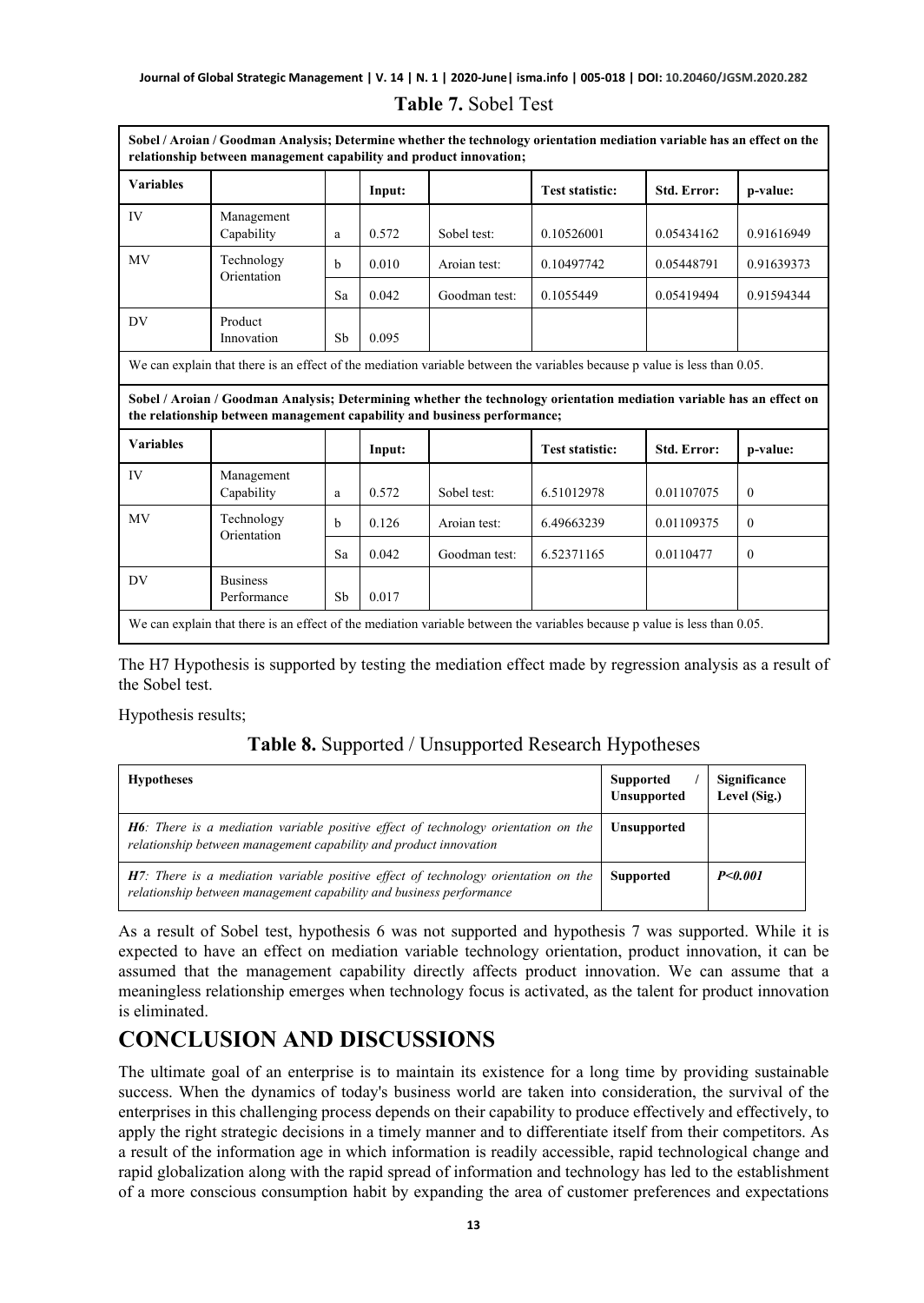(Metcalfe, 2018). All these factors have made the competitive environment facing businesses more challenging. For this reason, the competencies of executives in the top management of organizations must bring success both in product innovation and business performance (Visnjic et al. 2016). Because, changing environmental conditions created an opportunity for the emergence of new technologies and a period called technological innovation process emerged with many formations, the effects of this process on the macro and micro levels starting from individuals have effects on the welfare level of the society. The rapid changes in the field of technology obliged the companies in the production sector to have a dynamic structure in terms of product innovation (Liu and Atuahene-Gima, 2018). When the results of the research are examined, the effects of independent variables on the dependent variable are supported. This means that both management capability and technology orientation have a positive impact on product innovation and operational performance. Therefore, it can be said that adaptation to technological innovations is of great importance. Otherwise, it will not be possible to exist in a competitive market. One of the results reached in the study is that managers show significant resistance to change, especially if they lack in managing change. Especially in H6 hypothesis; In the relationship between management capability and product innovation, the effect of technology orientation mediation could not be supported. This situation was not supported in the analysis results because it creates a complexity according to our assumption. However, since it will not be possible to be totally opposed to the changes in today's conditions, the resistance of the managers will continue to a certain point. One of the results reached in the study is that managers show significant resistance to change, especially if they lack in managing change. The changes that occur in the processes of the enterprises have made the performances of the enterprises quite important. In this context, the examinations conducted under the title of firm performance have shown that quantitative and qualitative performance has become more important with the rapid change in the world of technology. This result, which appears to be a return of increasing competition conditions, has prevented the quantity of the qualities of the performances performed both at the individual and organizational levels. Researchers who want to do research in this field will be able to bring new concepts into literature by focusing on technology focus by sector and their impact on both innovation and organization.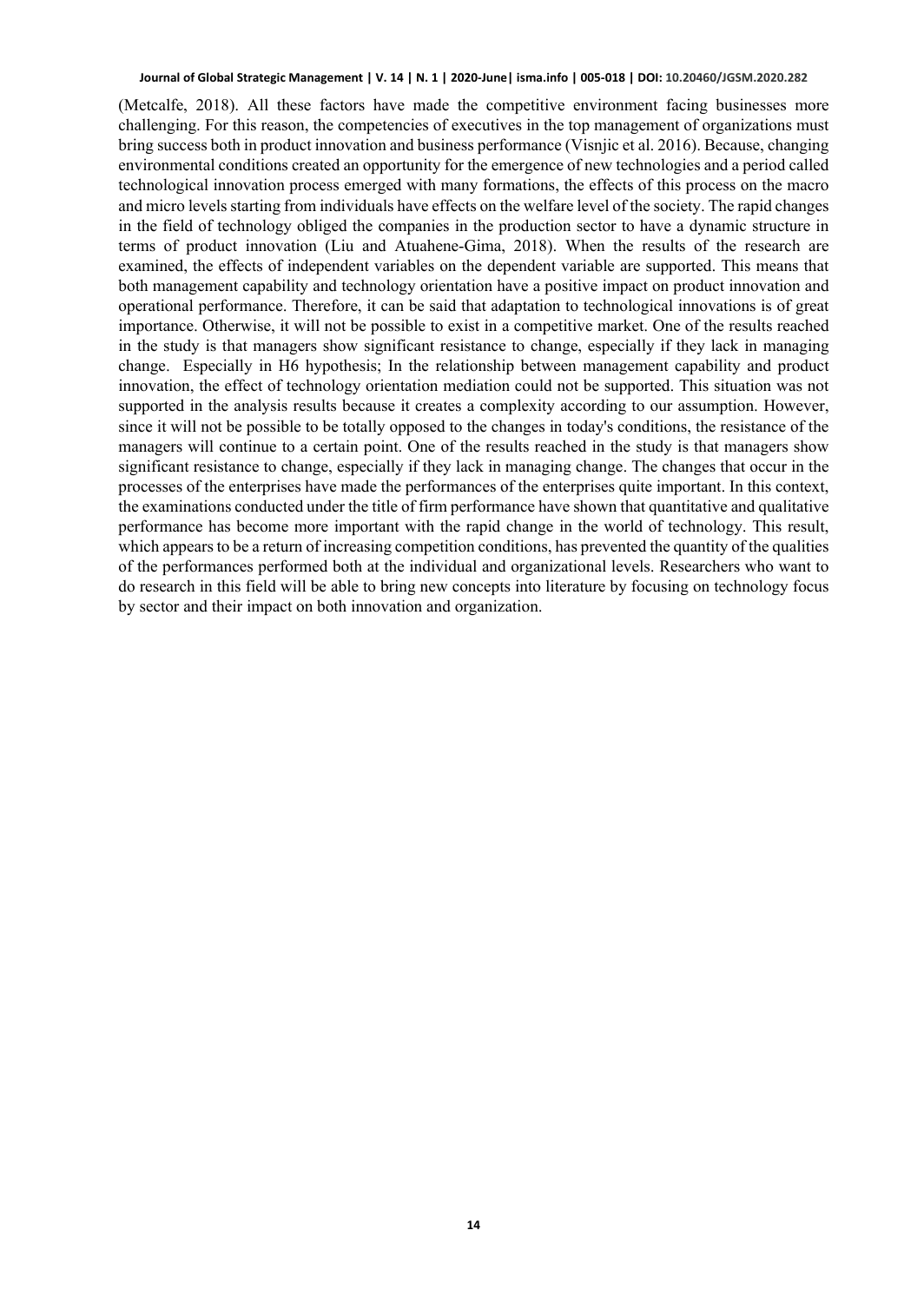# **REFERENCES**

Abraham, S. (2011), Talent management strategies of an international bank in the Middle-East. In International conference on technology and business management, pp. 608-617.

Aloulou, W. J. (2019), Impacts of strategic orientations on new product development and firm performances: Insights from Saudi industrial firms. European Journal of Innovation Management, 22(2), pp. 257-280.

Atuahene-Gima, K. and Ko, A. (2001), An empirical investigation of the effect of market orientation and entrepreneurship orientation alignment on product innovation.Organization Science, 12(1), 54–74.

Baxter, M. (2018). Product design.CRC Press.

Behn, R. D. (2003), Why measure performance? Different purposes require different measures. Public administration review, 63(5), pp. 586-606.

Bilgen, B. (2001), Performans ölçme sistemlerinin incelenmesi. II. Ulusal Üretim Araştırmaları Sempozyumu. İstanbul: İstanbul Teknik Üniversitesi İşletme Fakültesi.

Calás, M. B. and Smircich, L. (Eds.). (2019). Postmodern management theory. Routledge.

Chiu, S. K. (2005), The linkage of job performance to goal setting, work motivation, team building, and organizational commitment in the high-tech industry in Taiwan. Nova Southeastern University.

Çokluk, Ö., Şekercioğlu, G. and Büyüköztürk, Ş. (2012), Sosyal bilimler için çok değişkenli istatistik (2. baskı). Ankara: PegemA Yayıncılık.

De Massis, A., Frattini, F., Pizzurno, E. and Cassia, L. (2015), Product innovation in family versus nonfamily firms: An exploratory analysis. Journal of Small Business Management, 53(1), pp. 1-36.

Dougherty, D. (2017), Organizing for innovation in complex innovation systems. Innovation, 19(1), pp. 11-15.

Dunne, D. D. and Dougherty, D. (2016), Abductive reasoning: How innovators navigate in the labyrinth of complex product innovation. Organization Studies, 37(2), pp. 131-159.

Estrada, I., Faems, D. and de Faria, P. (2016), Coopetition and product innovation performance: The role of internal knowledge sharing mechanisms and formal knowledge protection mechanisms. Industrial Marketing Management, 53, pp. 56-65.

Fritsch, M. and Meschede, M. (2001), Product innovation, process innovation, and size. Review of Industrial organization, 19(3), pp. 335-350.

Fynes, B., Coughlan, P., von Haartman, R. and Bengtsson, L. (2015), The impact of global purchasing and supplier integration on product innovation. International Journal of Operations & Production Management, 35( 9), pp. 1295-1311. https://doi.org/10.1108/IJOPM-03-2015-0128

Gatignon, H., & Xuereb, J. M. (1997). Strategic orientation of the firm and new product performance. Journal of Marketing Research, 34(1), pp.77–90.

Grady, M.W. (1991), Performance measurement: implementing strategy. Strategic Finance, 72(12), p. 49.

Im, S., Vorhies, D. W., Kim, N. and Heiman, B. (2016), How knowledge management capabilities help leverage knowledge resources and strategic orientation for new product advantages in B-to-B hightechnology firms. Journal of Business-to-Business Marketing, 23(2), pp. 87-110.

Jajja, M. S. S., Kannan, V. R., Brah, S. A. and Hassan, S. Z. (2017), Linkages between firm innovation strategy, suppliers, product innovation, and business performance: insights from resource dependence theory. International Journal of Operations & Production Management, 37(8), pp. 1054-1075.

Jean, R. J. B., Sinkovics, R. R. and Hiebaum, T. P. (2014), The Effects of Supplier Involvement and Knowledge Protection on Product Innovation in Customer–Supplier Relationships: A Study of Global Automotive Suppliers in China. Journal of Product Innovation Management, 31(1), pp. 98-113.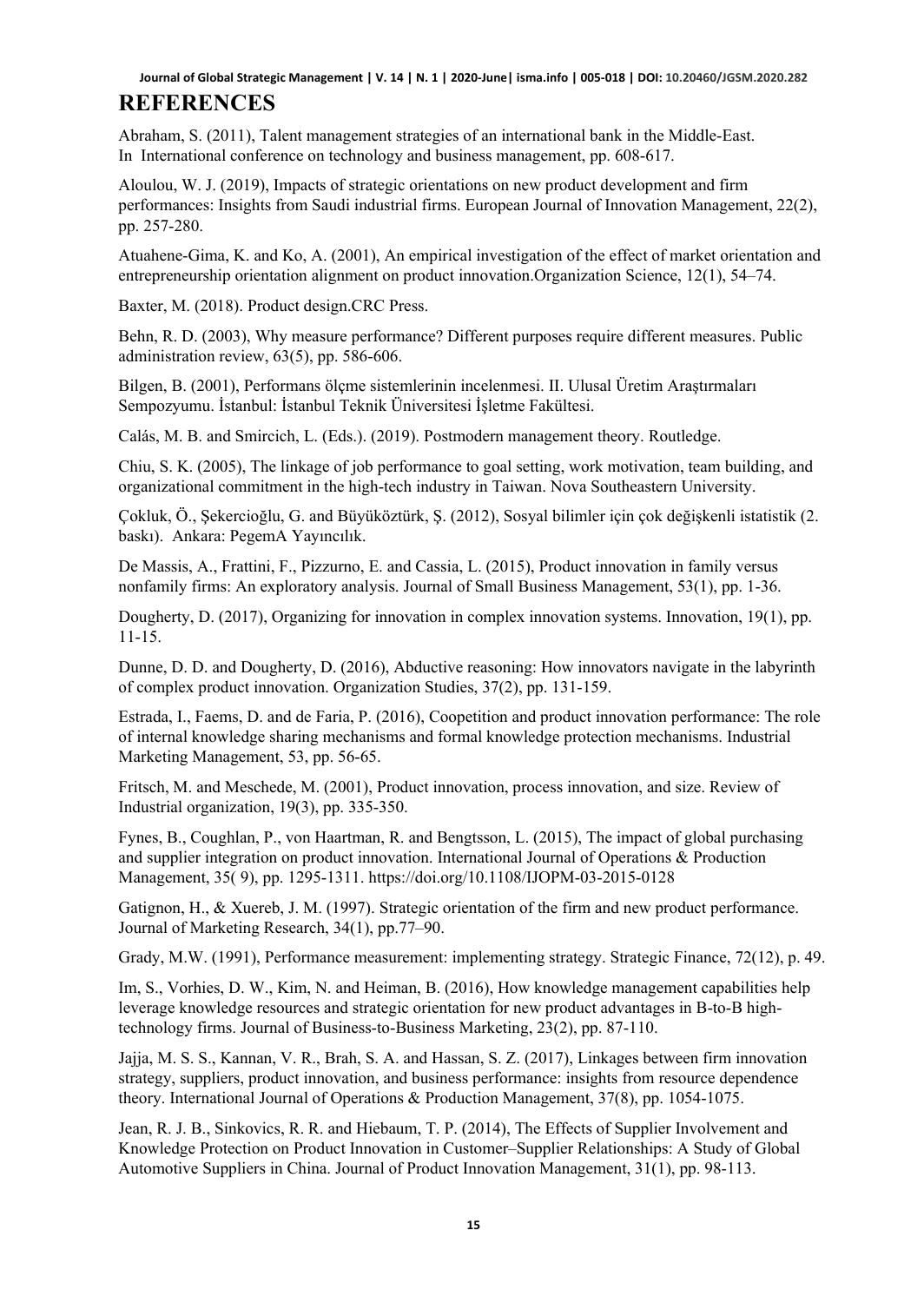Johne, F. A. (2018), Industrial product innovation. Routledge.

Kalaycı, S. (2008), SPSS uygulamalı çok degiskenli istatistik teknikleri. Asil Yayın Dagıtım Ltd. Sßti,(3rd. ed.). Ankara.

Kalaycı, Ş. (2009), SPSS uygulamalı çok değişkenli istatistik teknikleri, Ankara: Asil Yayın Dağıtım Ltd.

Kannan, V. R. and Tan, K. C. (2002), Supplier selection and assessment: Their impact on business performance. Journal of supply chain management, 38(3), pp. 11-21.

Küçüksille, E. (2010), Çoklu Doğrusal Regresyon Modeli içinde SPPS Uygulamalı Çok Değişkenli İstatistik Teknikleri, Ş. Kalaycı (Ed.), 5.

Lee, Y. K., Kim, S. H., Seo, M. K.and Hight, S. K. (2015), Market orientation and business performance: Evidence from franchising industry. International Journal of Hospitality Management, 44, pp. 28-37.

Li, S., Ragu-Nathan, B., Ragu-Nathan, T. S. and Rao, S. S. (2006). The impact of supply chain management practices on competitive advantage and organizational performance. Omega, 34(2), pp. 107- 124.

Liu, W. and Atuahene-Gima, K. (2018), Enhancing product innovation performance in a dysfunctional competitive environment: The roles of competitive strategies and market-based assets. Industrial Marketing Management, 73, pp. 7-20.

MacKinnon, D. P., Lockwood, C. M., Hoffman, J. M., West, S. G. and Sheets, V. (2002), A comparison of methods to test mediation and other intervening variable effects. Psychological methods, 7(1), p.83.

Martínez Sánchez, A. and Pérez Pérez, M. (2005), Supply chain flexibility and firm performance: a conceptual model and empirical study in the automotive industry. International Journal of Operations & Production Management, 25(7), pp. 681-700.

Metcalfe, S. (Ed.). (2018), Evolutionary theories of economic and technological change: present status and future prospects (Vol. 44). Routledge.

Mithas, S., Ramasubbu, N. and Sambamurthy, V. (2011), How information management capability influences firm performance. MIS quarterly, 35(1), p. 237.

Neely, A. (2007), Business performance measurement: Unifying theory and integrating practice. Cambridge University Press.

Prahalad, C. K. and Hamel, G. (1990), The core competence ofthe corporation. Harvard Business Review, 3.

Prajogo, D. I. (2016), The strategic fit between innovation strategies and business environment in delivering business performance. International Journal of Production Economics, 171, pp. 241-249.

Preacher, K. J. and Hayes, A. F. (2004), SPSS and SAS procedures for estimating indirect effects in simple mediation models. Behavior research methods, instruments, & computers, 36(4), pp. 717-731.

Rajala, R. and Westerlund, M. (2012, January), The effects of service orientation, technology orientation and open innovation on the performance of software-intensive service businesses. In 2012 45th Hawaii International Conference on System Sciences (pp. 1532-1541). IEEE.

Rothaermel, F. T. and Deeds, D. L. (2006), Alliance type, alliance experience and alliance management capability in high-technology ventures. Journal of business venturing, 21(4), pp. 429-460.

Saqib, M., Zarine, R. and Udin, Z. M. (2018), Exploring the technology orientation influence on the innovativeness-performance relationship of manufacturing SMEs. International Journal of Innovation and Learning, 24(3), pp. 277-300.

Schilke, O. and Goerzen, A. (2010), Alliance management capability: An investigation of the construct and its measurement. Journal of Management, 36, pp. 1192–1219.

Selznick, P. (2011), Leadership in administration: A sociological interpretation. Quid Pro Books.